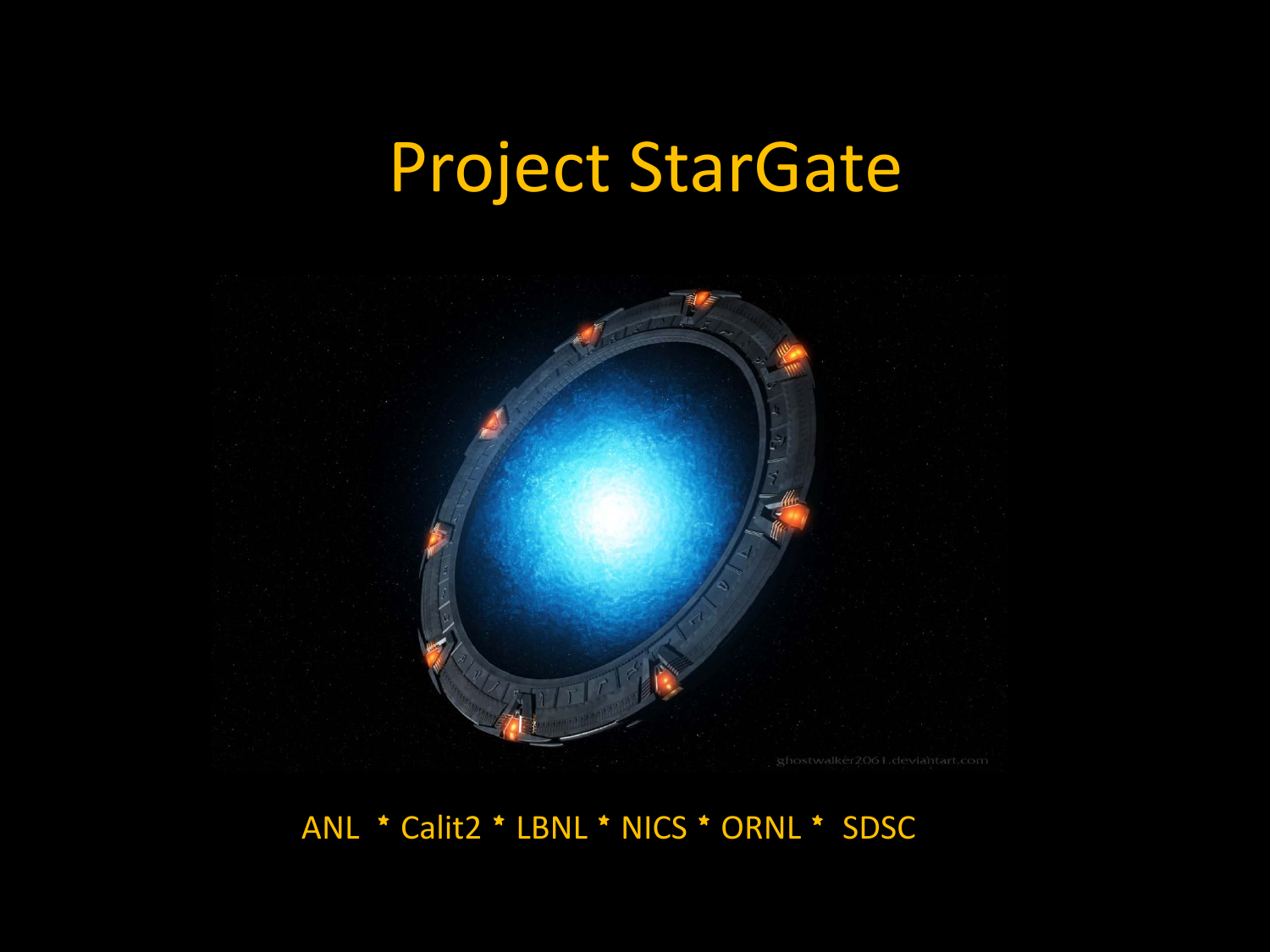# **Credits**

### Argonne National Laboratory Network/Systems

- **Linda Winkler**
- **Loren Jan Wilson**

### **Visualization**

- **Joseph Insley**
- **Eric Olsen**
- **Nark Hereld**
- **•** Michael Papka

## Calit2@UCSD

- **-** Larry Smarr (Overall Concept)
- **Brian Dunne (Networking)**
- **Joe Keefe (OptlPortal)**
- **Kai Doerr, Falko Kuester** (CGLX)

## Lawrence Berkeley National Laboratory (ESnet)

Eli Dart

## National Institute for Computational Sciences

Nathaniel Mendoza

## Oak Ridge National Laboratory

**Susan Hicks** 

San Diego Supercomputer Center **Science application** 

- Michael Norman
- Rick Wagner (coordinator)

### **Network**

Tom Hutton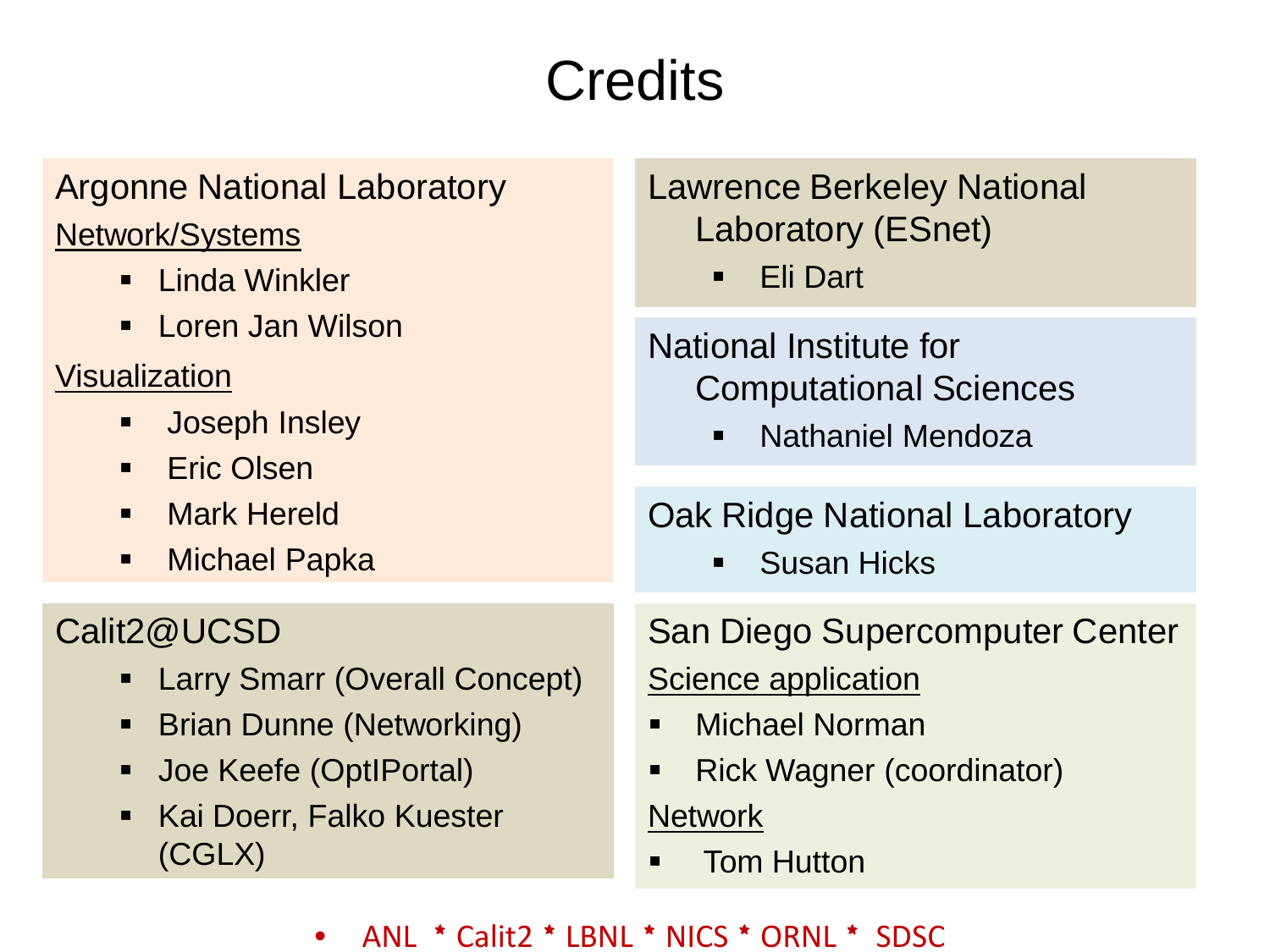# Exploring Cosmology With Supercomputers, Supernetworks, and Supervisualization

*Intergalactic medium on 2 Glyr scale*



Science: Norman, Harkness,Paschos SDSC Visualization: Insley, ANL; Wagner SDSC

- 40963 particle/cell hydrodynamic cosmology simulation
- NICS Kraken (XT5) – 16,384 cores
- **Output** 
	- 148 TB movie output (0.25 TB/file)
	- 80 TB diagnostic dumps (8 TB/file)
- ANL \* Calit2 \* LBNL \* NICS \* ORNL \* SDSC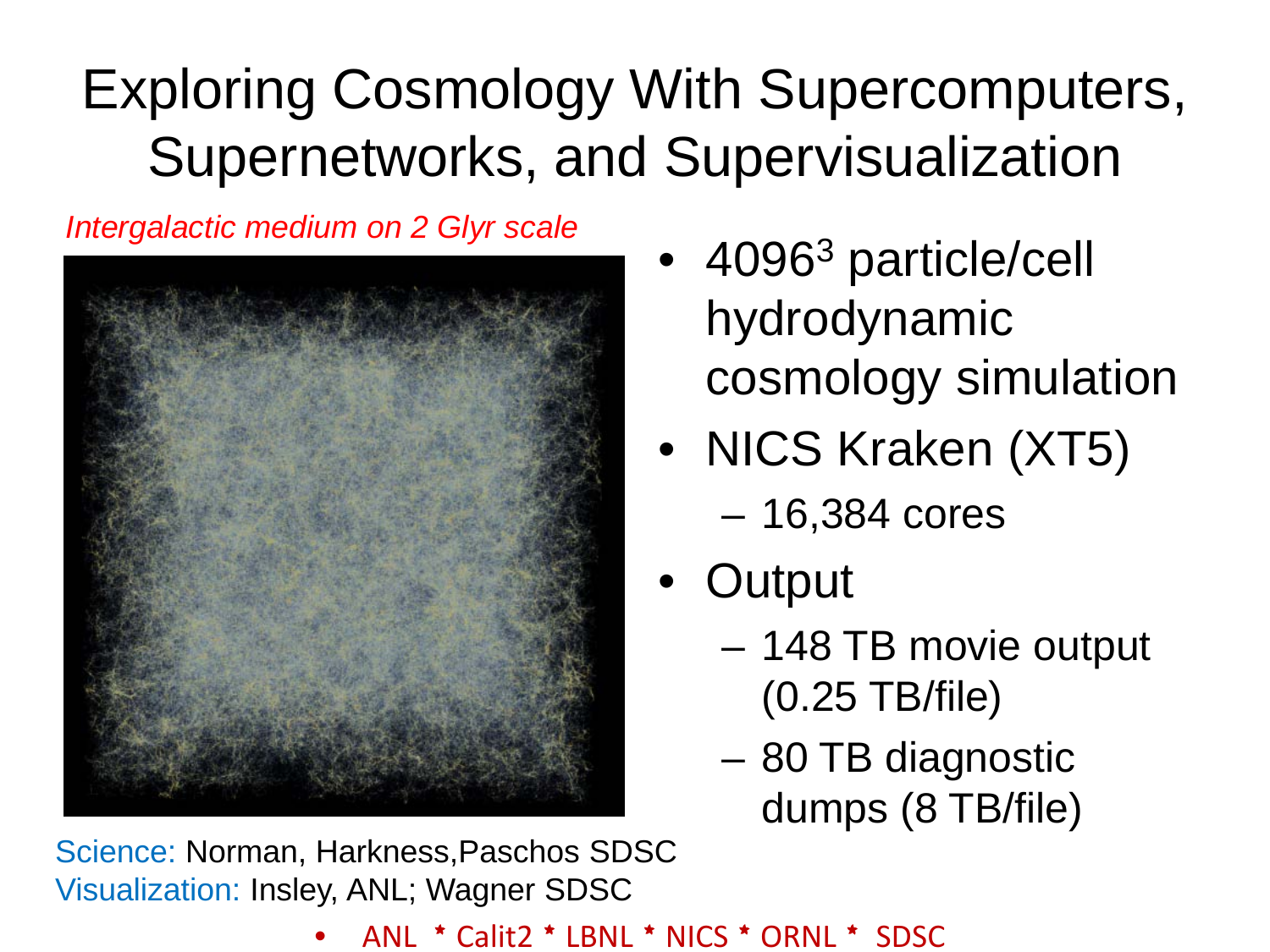# Project StarGate Goals

- Explore Use of OptIPortals as Petascale Supercomputer "Scalable Workstations"
- Exploit Dynamic 10 Gbs Circuits on ESnet
- Connect Hardware Resources at ORNL, ANL, SDSC
- Show that Data Need Not be Trapped by the Network "Event Horizon"

OptIPortal@SDSC



Rick Wagner Mike Norman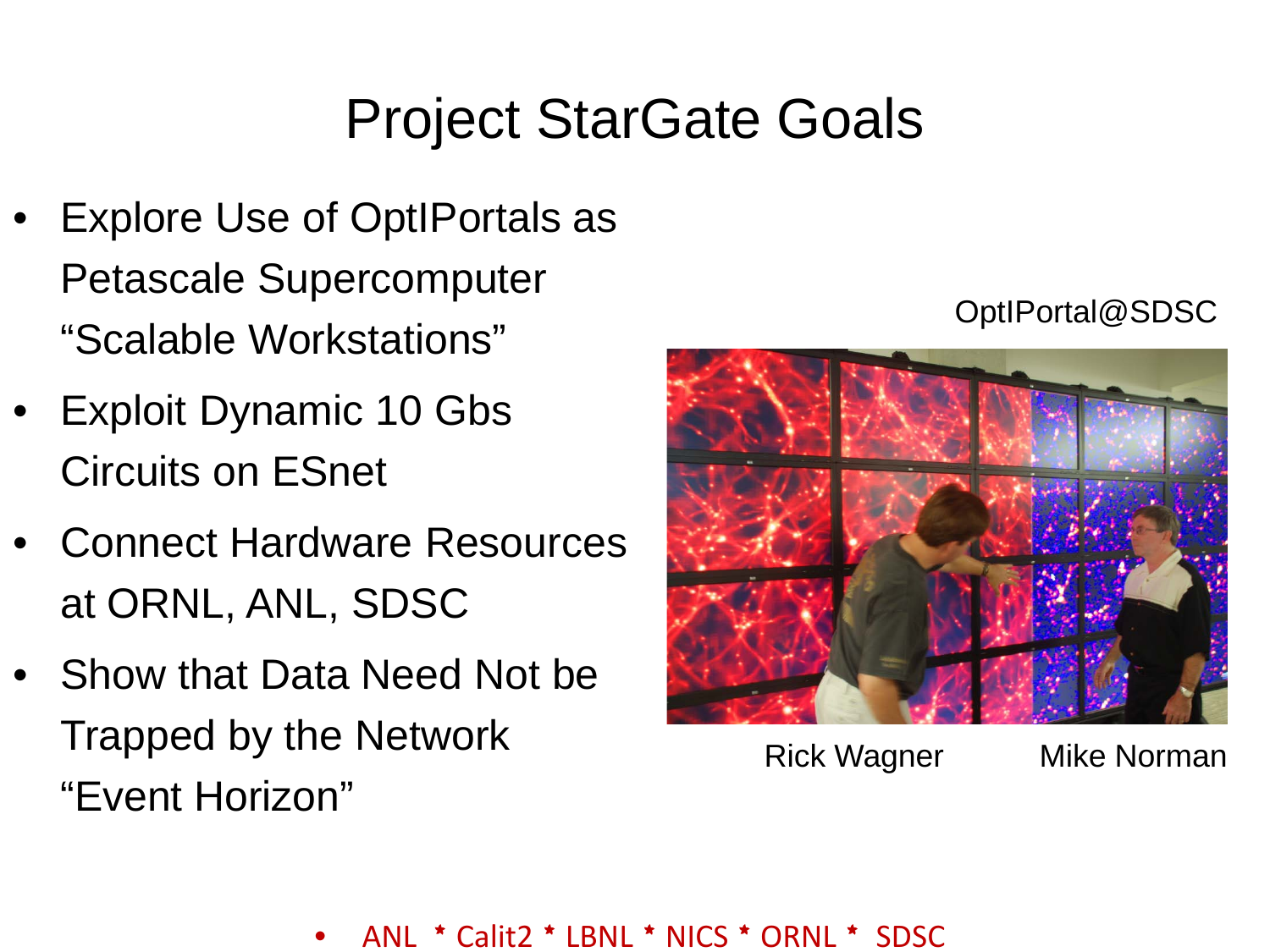# Why Supercomputer Centers Shouldn't Be Data Black Holes or Island Universes

- Results are the Intellectual Property of the Investigator, Not the Center Where it was Computed
- Petascale HPC Machines Not Ideal for Analysis/Viz
- Doesn't Take Advantage of Local CI Resources on Campuses (e.g., Triton) or at other National Facilities (e.g., ANL Eureka)

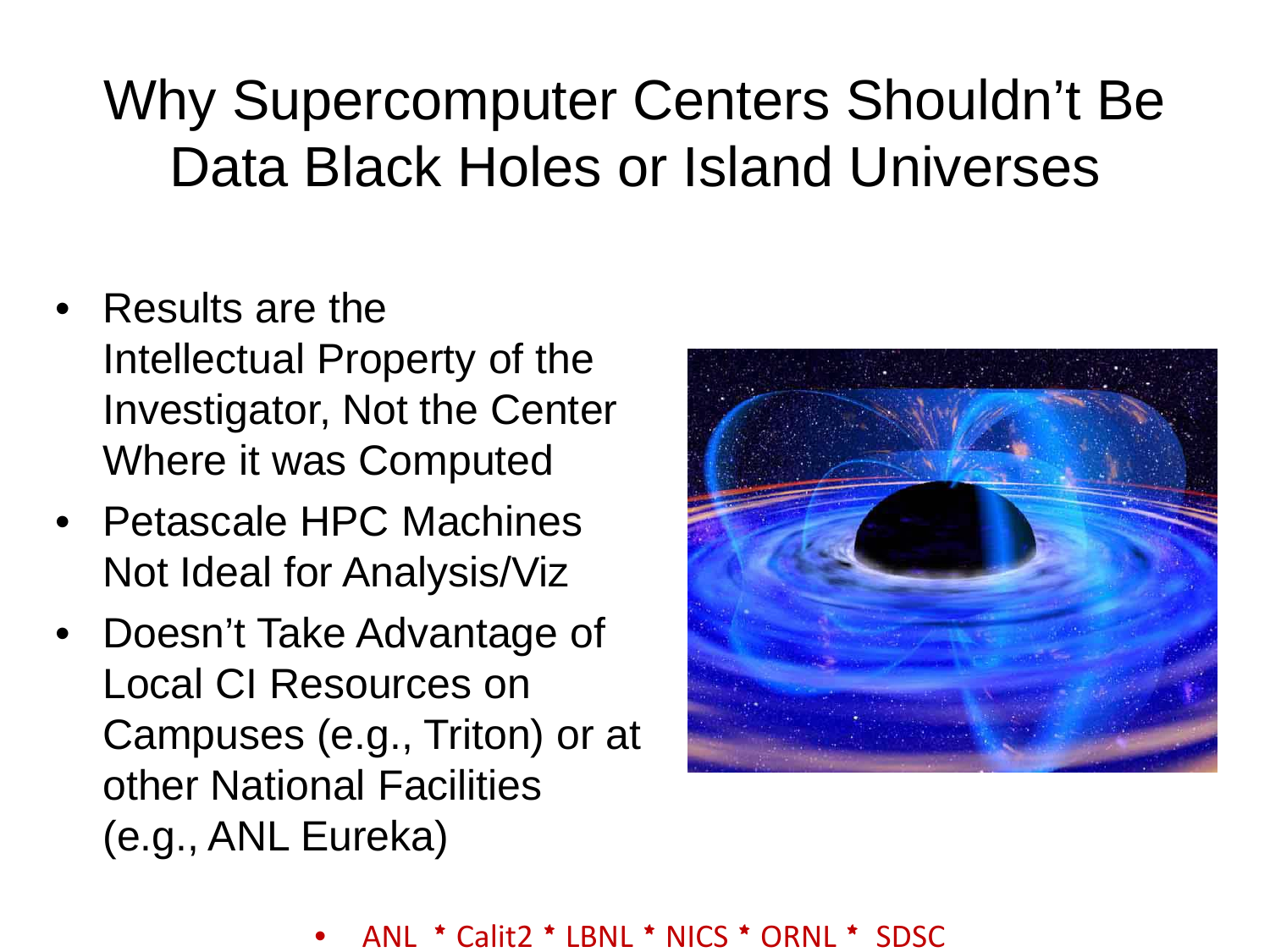## Opening Up 10Gbps Data Path ORNL/NICS to ANL to SDSC



End-to-End Coupling of User with DOE/NSF HPC Facilities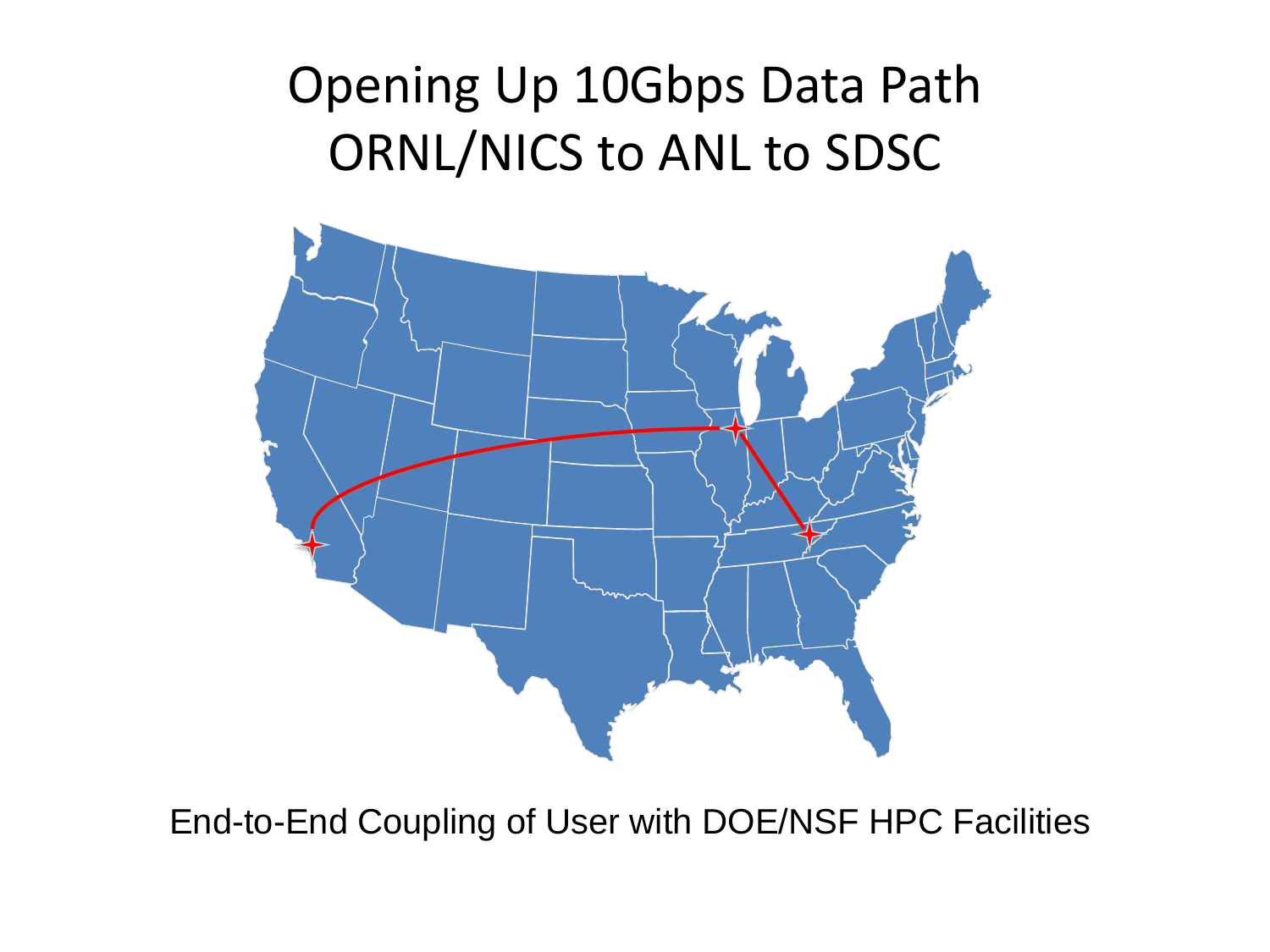## StarGate Network & Hardware

## ALCF

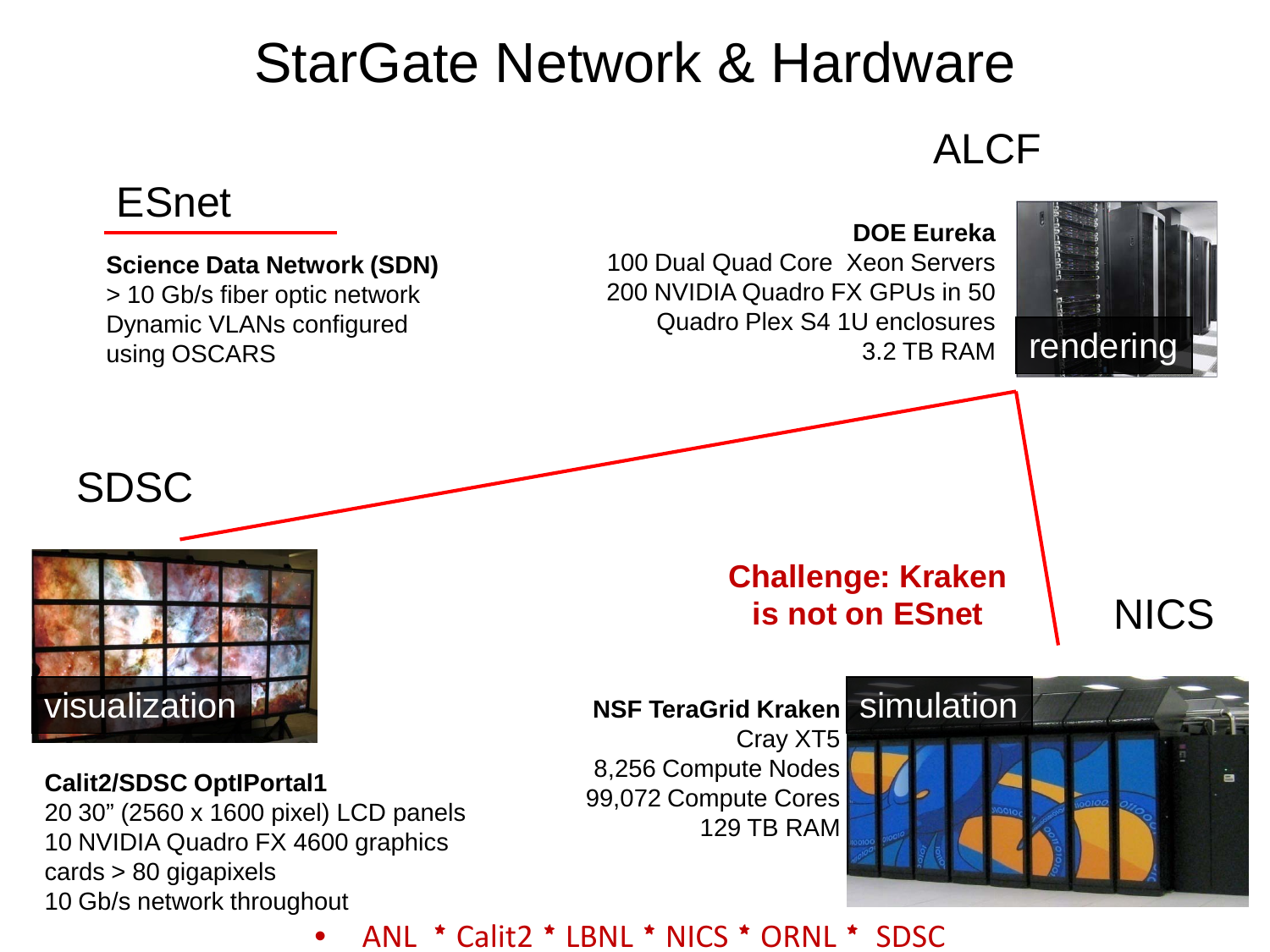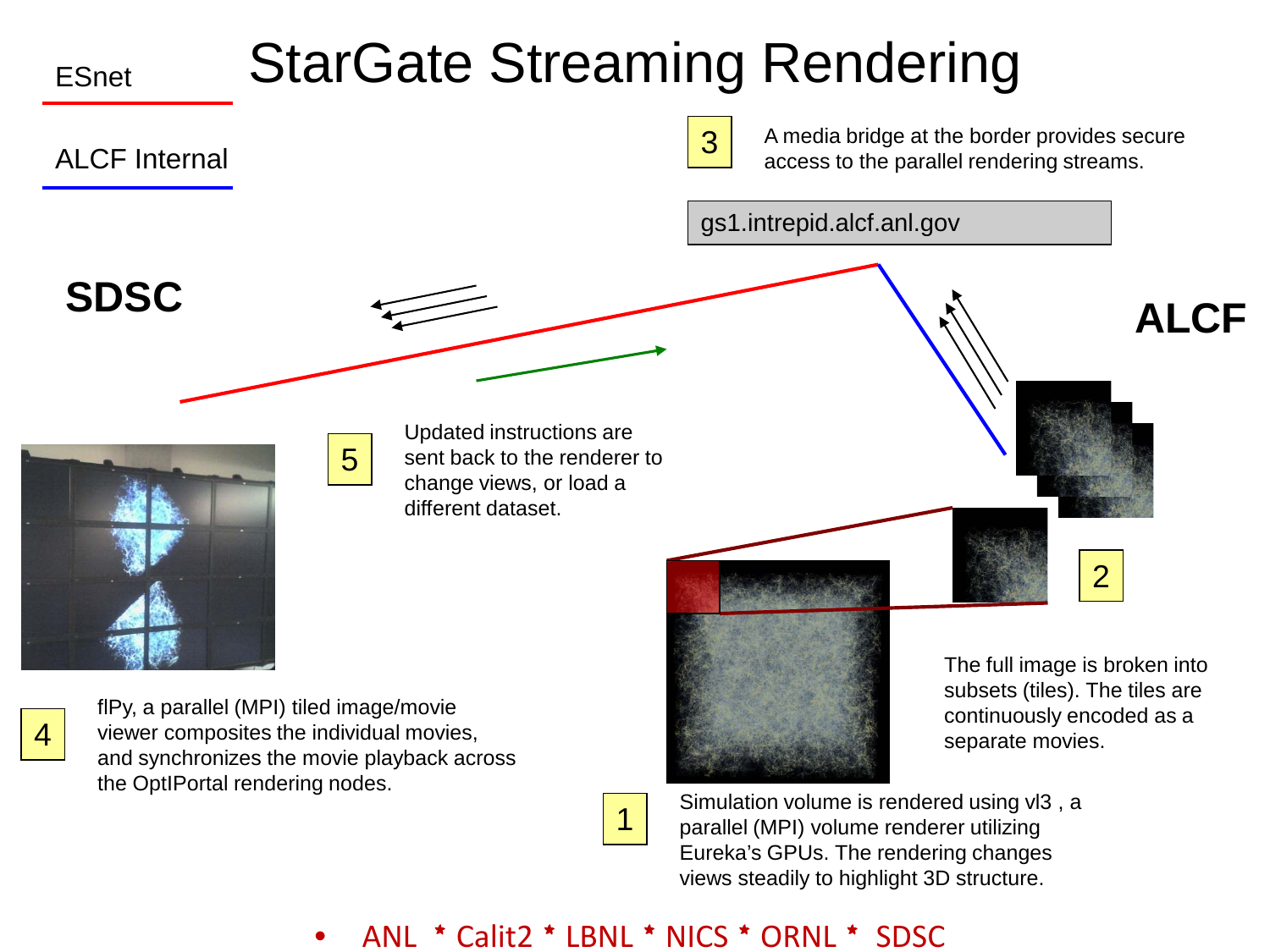## Test animation of  $1/64$  of the data volume



www.mcs.anl.gov/~insley/ENZO/BAO/B4096/enzo-b4096-1024subregion-test.mov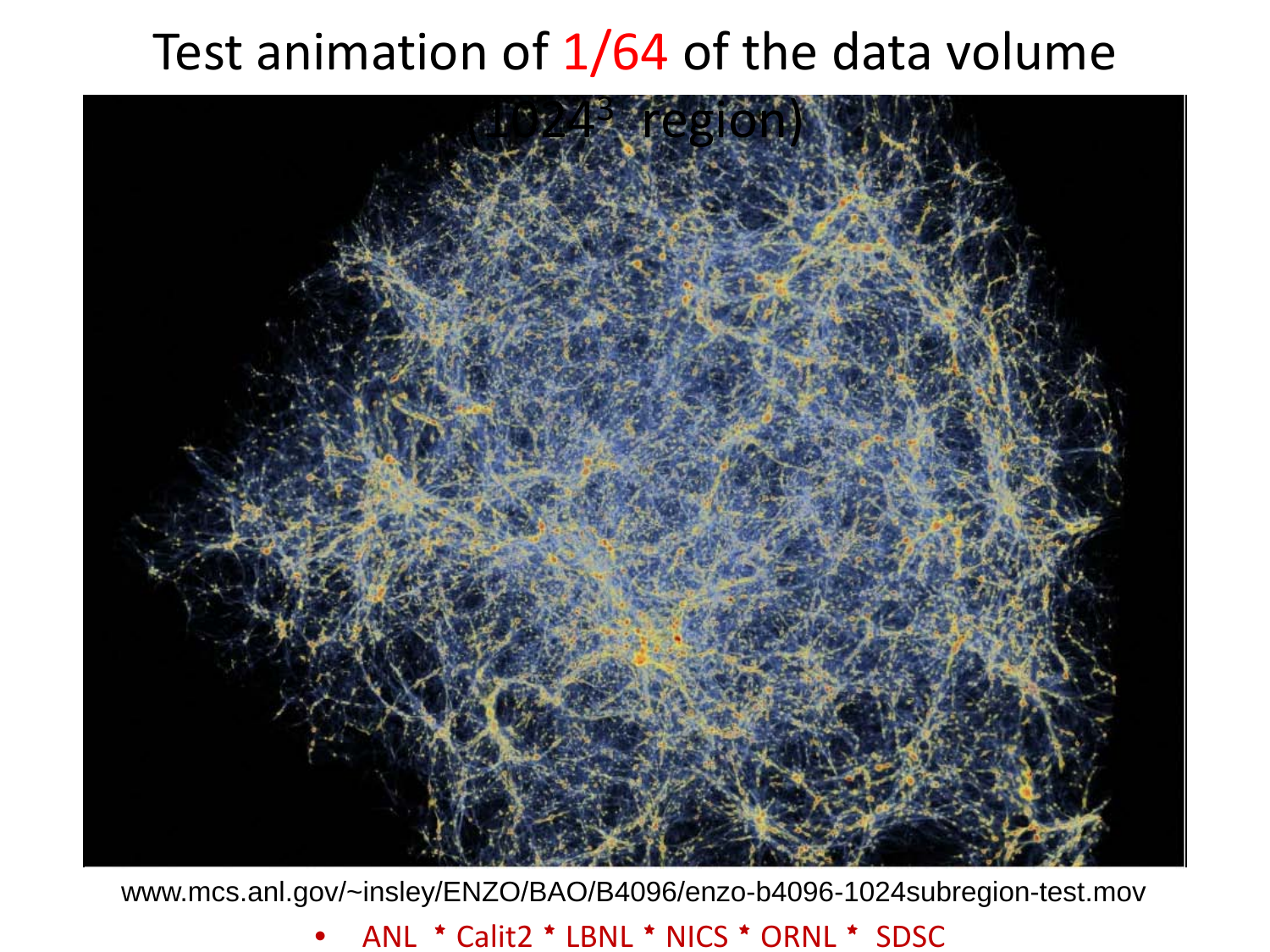# Data Moved

- ORNL to ANL data transfer nodes
	- 577 time steps ~148TB
	- Peak bandwidth ~2.4Gb/s
		- Disk to disk
		- GridFTP, Multiple Simultaneous Transfers, Each with Multiple TCP Connects
		- Average Aggregate Bandwidth <800mb/s, Using Multiple Transfers
- Additionally
	- Pre-Transfer: Data was Stored in ORNL HPSS, Had to be Staged to Disk on Data Transfer Nodes
	- One Moved to HPSS Partition, Cant Move Data Back
	- Post-Transfer: Each Time Step was a Tar File, Had to Untar
- Moving Forward, will Need Direct High-Bandwidth Path from Kraken (NICS) to Eureka (ALCF)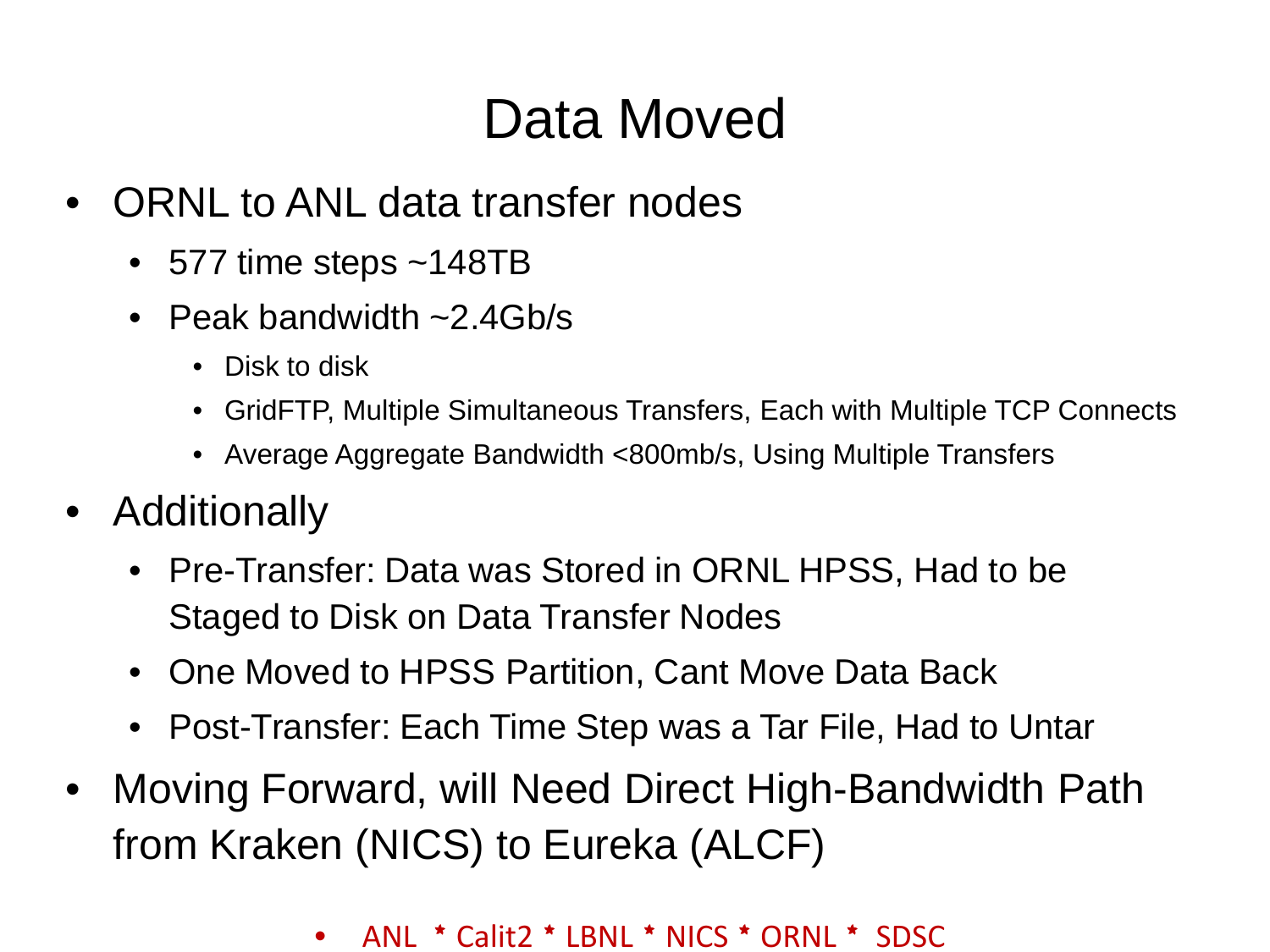# ANL Eureka Graphics Cluster

- Data Analytics and Visualization Cluster at ALCF
- (2) Head Nodes, (100) Compute Nodes
	- (2) Nvidia Quadro FX5600 Graphics Cards
	- (2) XEON E5405 2.00 GHz Quad Core Processors
	- 32 GB RAM: (8) 4 Rank, 4GB DIMMS
	- (1) Myricom 10G CX4 NIC
	- (2) 250GB Local Disks; (1) System, (1) Minimal Scratch
	- 32 GFlops per Server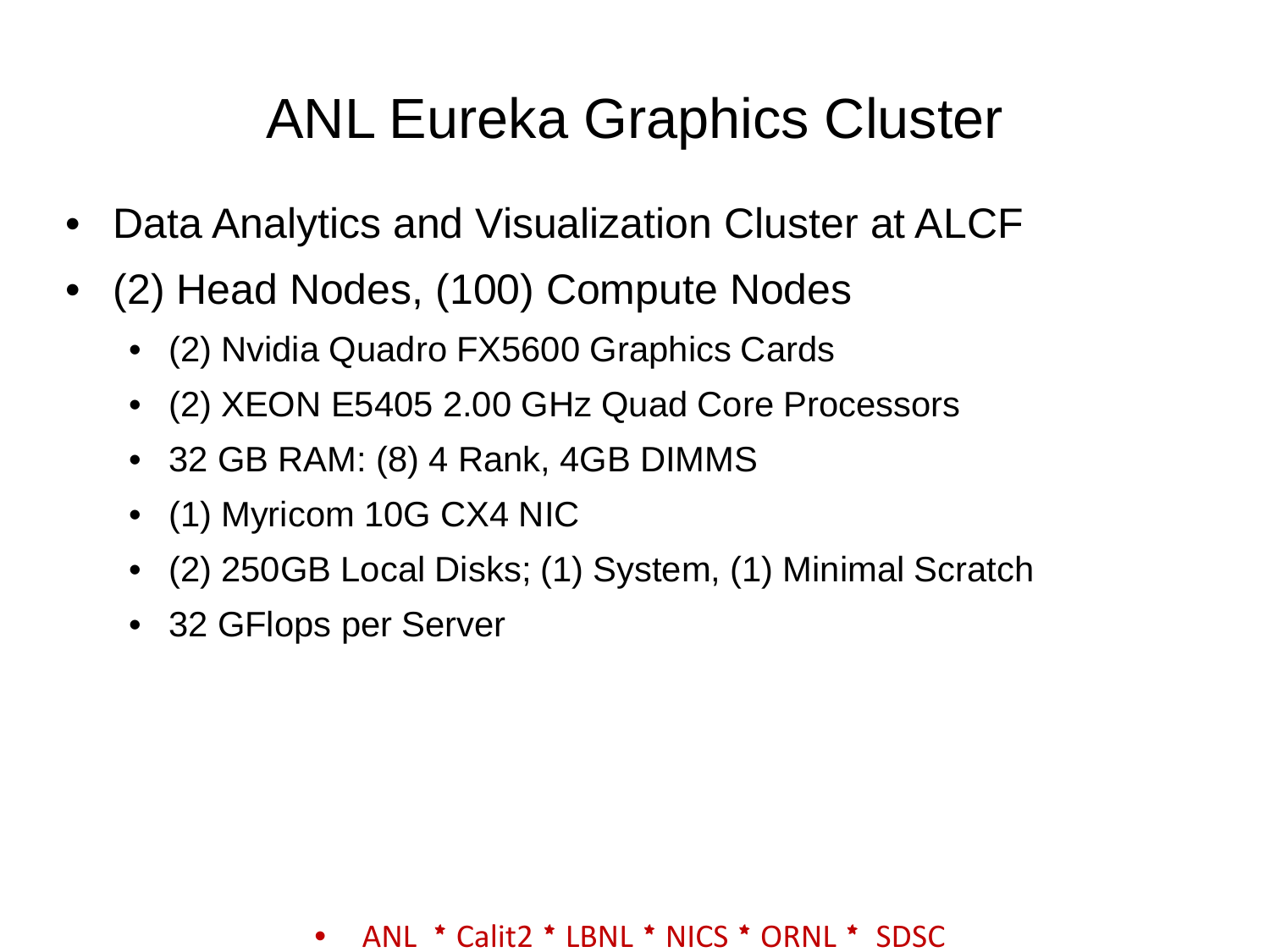# Visualization Pipeline

- vl3 Hardware Accelerated Volume Rendering Library
	- 4096<sup>3</sup> Volume on 65 Nodes of Eureka
- Enzo Reader can Load from Native HDF5 Format
	- Uniform Grid and AMR, Resampled to Uniform grid
- Locally Run Interactively on Subset of Data
	- On a Local Workstation, 512<sup>3</sup> Subvolume
- Batch for Generating Animations on Eureka
- Working Toward Remote Display and Control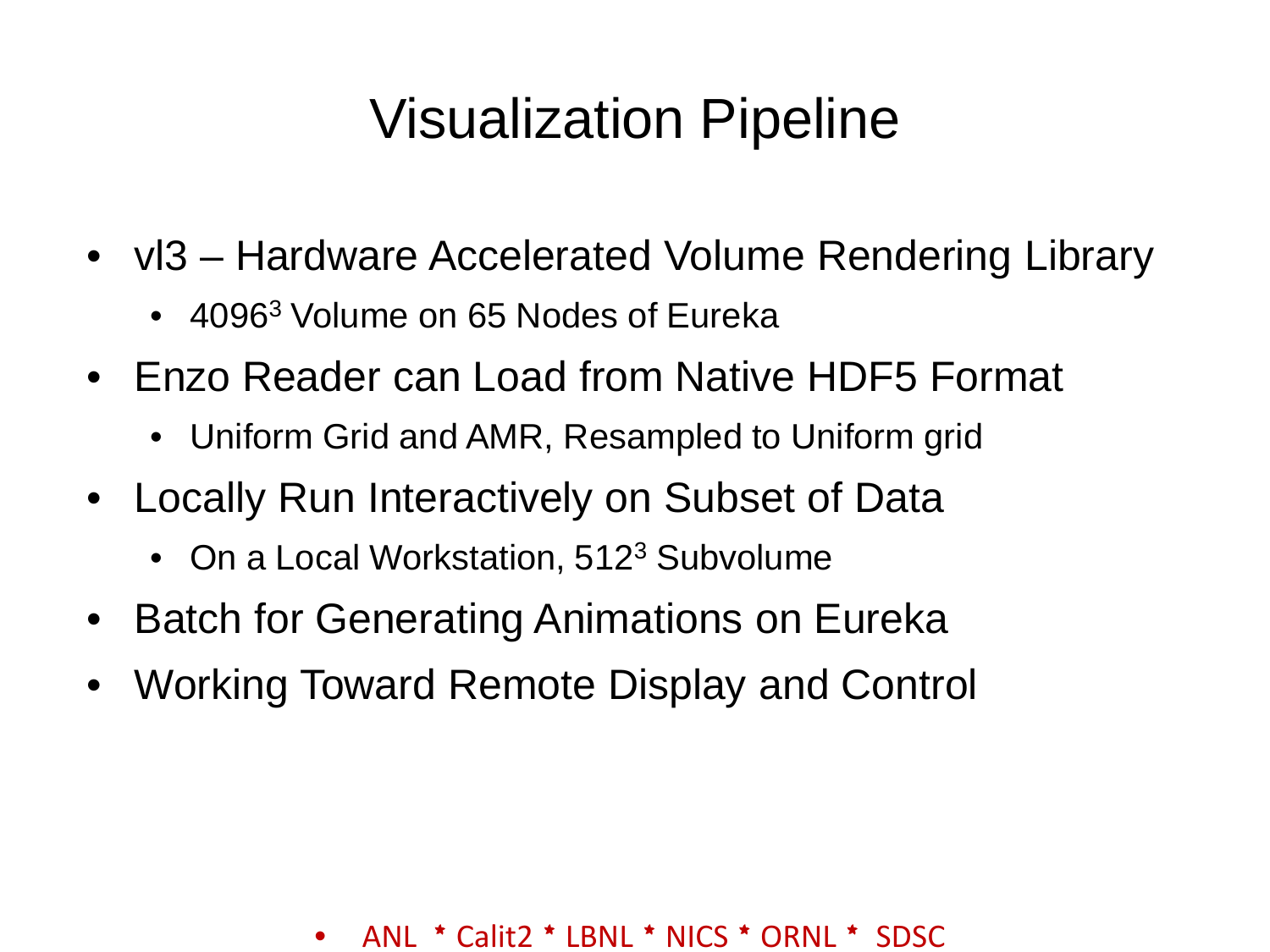# vl3 Rendering Performance on Eureka

- Image Size: 4096x4096
- Number of Samples: 4096



| <b>Data Size</b>  | Number of<br><b>Processors/<br/>Graphics Cards</b> | <b>Load Time</b> | Render/Composite<br><b>Time</b> |
|-------------------|----------------------------------------------------|------------------|---------------------------------|
| 2048 <sup>3</sup> | 17                                                 | 2min 27sec       | 9.22 sec                        |
| $4096^3$          | 129                                                | 5min 10sec       | 4.51 sec                        |
| $6400^3$ (AMR)    | 129                                                | 4min 17sec       | 13.42sec                        |

Note Data I/O Bottleneck